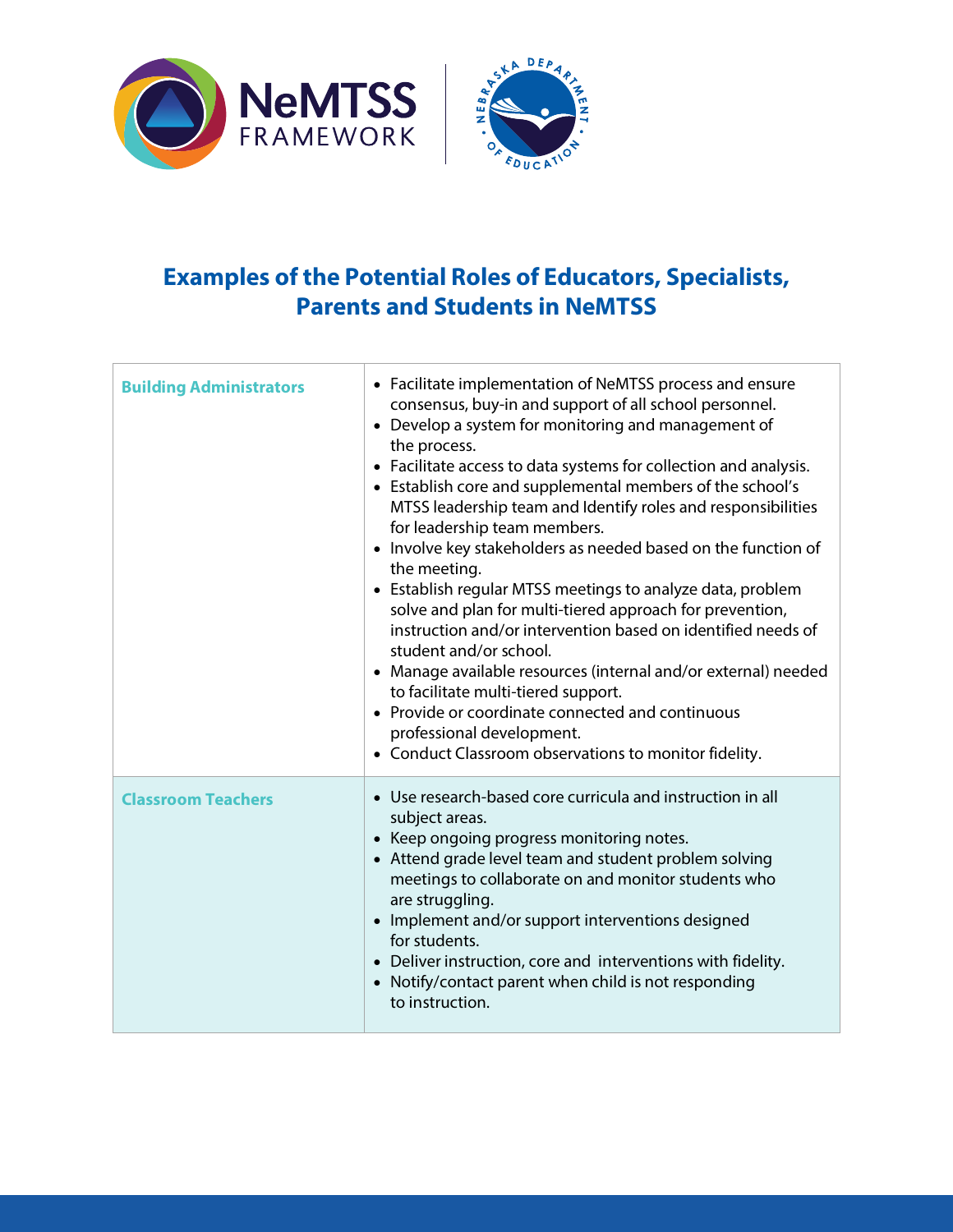| <b>Intervention Staff</b>      | • Participate in student problem solving meetings.<br>• Train teachers in interventions, progress monitoring,<br>differentiated instruction.<br>• Oversee implementation of interventions.<br>• Keep notes and anecdotals of interventions implemented.<br>• Administer screenings.<br>• Collect school-wide data for team to use in determining<br>at-risk students.<br>• Maintain log of all students involved in the MTSS process                                                                                                                                                                                                                                                                                                                                                                                                                                                                                                                                                                                                                                                                                           |
|--------------------------------|--------------------------------------------------------------------------------------------------------------------------------------------------------------------------------------------------------------------------------------------------------------------------------------------------------------------------------------------------------------------------------------------------------------------------------------------------------------------------------------------------------------------------------------------------------------------------------------------------------------------------------------------------------------------------------------------------------------------------------------------------------------------------------------------------------------------------------------------------------------------------------------------------------------------------------------------------------------------------------------------------------------------------------------------------------------------------------------------------------------------------------|
| <b>Special Education Staff</b> | • Develop and participate in high quality instruction at the core<br>level.<br>• Provide training, consultation, and support to schools in the<br>development, implementation, and monitoring of the<br>student problem solving process and the NeMTSS framework.<br>• Provide consultation to individual school staff in an effort to<br>increase team and staff capacity in addressing complex<br>academic and social, emotional, and behavioral needs of<br>students within the general education environment.<br>• Support others in the development and communication of<br>initiatives related to the MTSS framework.<br>• Participate in school-based problem solving meetings to<br>assist in data-based problem solving, individual student<br>planning, and progress monitoring.<br>• Collaborate with school administrators, teachers, and other<br>school staff to identify, implement, and monitor school-<br>wide/universal and classroom interventions.<br>• Review and analyzes school-wide, classroom data, and<br>individual student data to assist in identifying areas of need<br>and necessary follow-up. |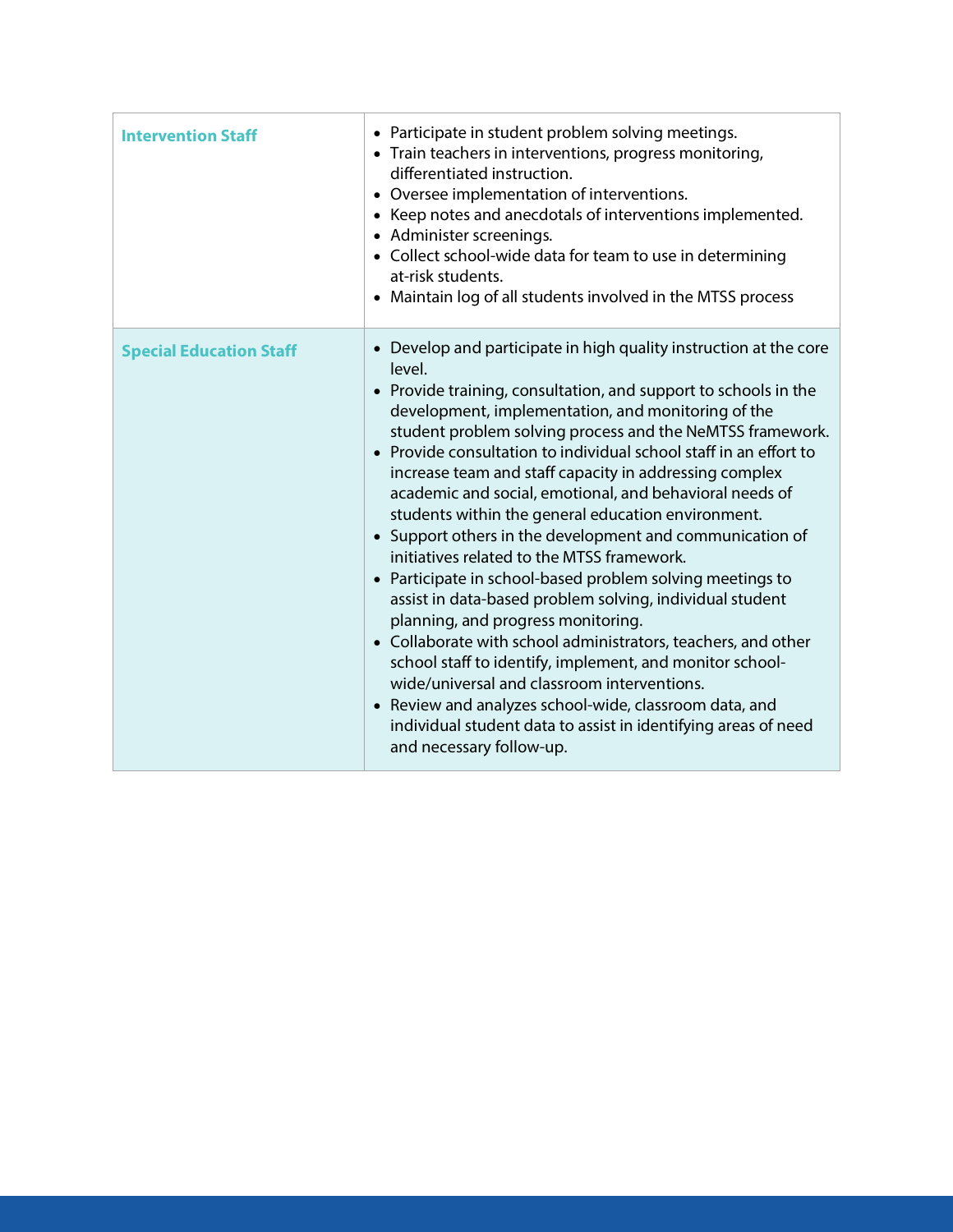| <b>School Psychologists</b>  | • Lead teams in designing and implementing school-wide<br>universal screening systems and use data to guide core<br>instruction, as well as to help identify students at-risk.<br>• Collaborate with family members and other professionals<br>who support students with academic and behavioral<br>challenges throughout the MTSS process.<br>• Advocate for the mental health needs of all students by<br>leading efforts to incorporate regular instruction and<br>progress monitoring (routine checks of student proficiency<br>during the instructional year to verify growth) of student<br>wellness at the universal level (NASP, 2015a).<br>• Assist teachers and school teams in selecting evidence-based<br>interventions and progress monitoring tools matched to<br>student need.<br>• Support regular progress monitoring and data reviews,<br>including reviews of treatment integrity.<br>• Consult with teachers and other school staff to boost<br>understanding and interpretation of progress data to<br>determine if students are making adequate progress and<br>whether intervention changes are needed.<br>• Conduct small-group or individual interventions to support<br>students' social skills and mental health (NASP, 2015b).<br>• Participate in functional behavior and academic assessments<br>to customize individual plans for students' interfering<br>behaviors and development of appropriate behaviors and<br>academic skills. |
|------------------------------|----------------------------------------------------------------------------------------------------------------------------------------------------------------------------------------------------------------------------------------------------------------------------------------------------------------------------------------------------------------------------------------------------------------------------------------------------------------------------------------------------------------------------------------------------------------------------------------------------------------------------------------------------------------------------------------------------------------------------------------------------------------------------------------------------------------------------------------------------------------------------------------------------------------------------------------------------------------------------------------------------------------------------------------------------------------------------------------------------------------------------------------------------------------------------------------------------------------------------------------------------------------------------------------------------------------------------------------------------------------------------------------------------------------------------------------------------------------------|
| <b>School Social Workers</b> | • Maximize access to school-based and community-based<br>resources.<br>• Facilitate and/or organize staff development in<br>the identification of mental health concerns and<br>referral processes.<br>• Coordinate suicide risk and threat assessment.<br>• Conduct individual and/or small group counseling and skill<br>building groups.<br>• Provide consultation to teachers and/or families to address<br>mental and behavioral health problems.<br>• Participate in crisis intervention/crisis response.<br>• Facilitate collaboration between school professionals and<br>community agencies and other outside mental and<br>behavioral health providers.                                                                                                                                                                                                                                                                                                                                                                                                                                                                                                                                                                                                                                                                                                                                                                                                    |